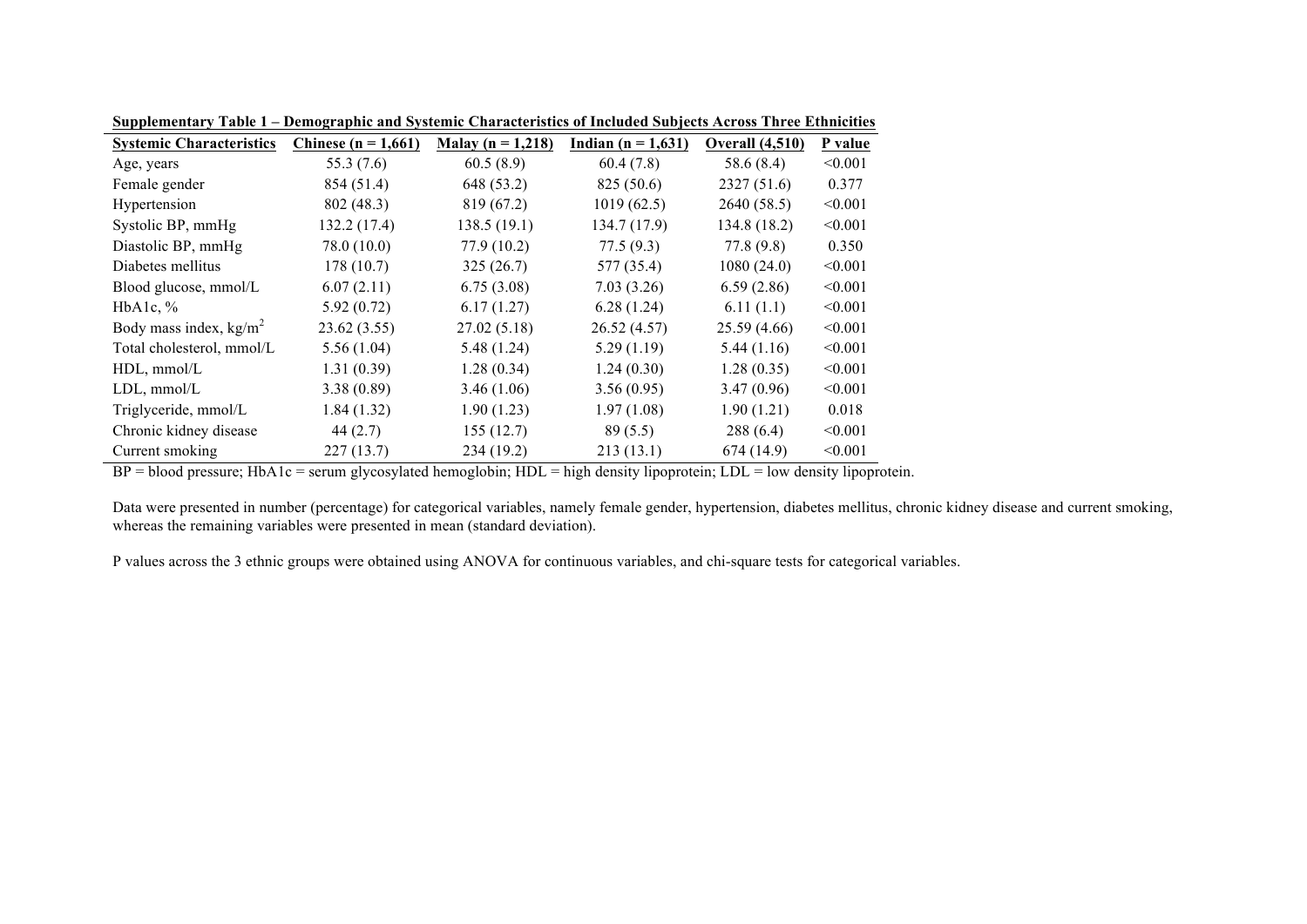| <b>Ocular Characteristics</b>        | Chinese ( $n = 2,577$ ) | Malay ( $n = 2,072$ ) | Indian $(n = 2,798)$ | Overall $(n = 7,447)$ | P value |
|--------------------------------------|-------------------------|-----------------------|----------------------|-----------------------|---------|
| Axial length, mm                     | 23.97(1.24)             | 23.57(0.97)           | 23.47(1.04)          | 23.69(1.13)           | < 0.001 |
| Spherical equivalent, D              | $-0.81(2.36)$           | 0.16(1.80)            | 0.29(1.81)           | $-0.17(2.11)$         | < 0.001 |
| Best-corrected visual acuity, logMAR | 0.04(0.06)              | 0.12(0.10)            | 0.10(0.10)           | 0.09(0.10)            | < 0.001 |
| Central corneal thickness, um        | 553.2 (32.6)            | 542.4 (33.8)          | 541.2 (33.1)         | 546.2 (33.6)          | < 0.001 |
| Corneal curvature, mm                | 7.66(0.26)              | 7.65(0.25)            | 7.62(0.26)           | 7.65(0.26)            | 0.101   |
| Intraocular pressure, mmHg           | 14.2(2.9)               | 14.5(3.0)             | 15.3(2.8)            | 14.7(2.9)             | 0.003   |
| Presence of any cataract             | 391 (15.2)              | 1006(48.6)            | 1467 (52.4)          | 2969 (37.7)           | < 0.001 |
| History of cataract surgery          | 82 (3.2)                | 136(6.6)              | 293(10.5)            | 538 (6.8)             | < 0.001 |
| Signal strength                      | 9.3(0.9)                | 9.1(1.0)              | 8.9(1.1)             | 9.1(1.0)              | < 0.001 |

**Supplementary Table 2 - Ocular Characteristics of Included Eyes Across Three Ethnicities**

Data were presented in mean (standard deviation) for continuous variables, and in number (percentage) for categorical variables.

P values across the 3 ethnic groups were obtained with repeated-measures analysis of variance for continuous variables, and logistic regression with generalized estimating equation for categorical variables.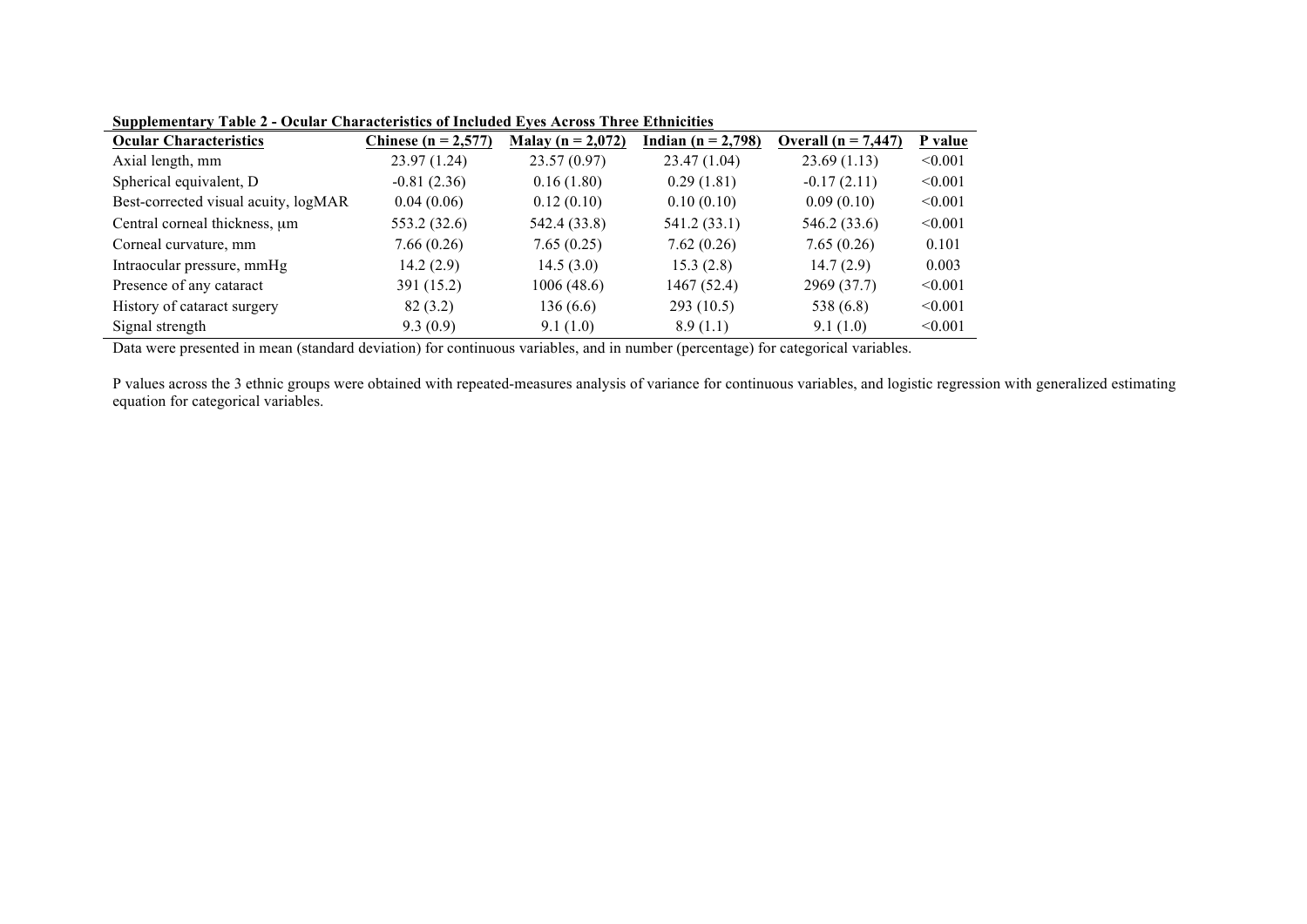|                                | Overall average macular thickness |                    |         | Central subfield macular thickness |                      |         |  |
|--------------------------------|-----------------------------------|--------------------|---------|------------------------------------|----------------------|---------|--|
| Characteristics                | β                                 | 95% CI             | P value | β                                  | 95% CI               | P value |  |
| <b>Systemic Factors</b>        |                                   |                    |         |                                    |                      |         |  |
| Age, per decade                | $-4.82$                           | $-5.27$ to $-4.38$ | < 0.001 | $-2.14$                            | $-2.88$ to $-1.41$   | < 0.001 |  |
| Female (vs Male)               | $-3.78$                           | $-4.54$ to $-3.01$ | < 0.001 | $-13.81$                           | $-14.98$ to $-12.64$ | < 0.001 |  |
| Malay (vs Chinese)             | $-3.58$                           | $-4.53$ to $-2.62$ | < 0.001 | $-3.97$                            | $-5.52$ to $-2.41$   | < 0.001 |  |
| Indian (vs Chinese)            | $-7.51$                           | $-8.38$ to $-6.65$ | < 0.001 | $-5.49$                            | $-6.94$ to $-4.04$   | < 0.001 |  |
| Hypertension                   | $-3.61$                           | $-4.39$ to $-2.83$ | < 0.001 | $-1.92$                            | $-3.17$ to $-0.66$   | 0.003   |  |
| Systolic blood pressure, mmHg  | $-0.06$                           | $-0.08$ to $-0.04$ | < 0.001 | $-0.04$                            | $-0.08$ to $-0.01$   | 0.010   |  |
| Diastolic blood pressure, mmHg | 0.11                              | $0.07$ to $0.15$   | < 0.001 | 0.19                               | $0.12$ to $0.25$     | < 0.001 |  |
| Diabetes mellitus              | $-3.89$                           | $-4.79$ to $-2.99$ | < 0.001 | $-4.07$                            | $-5.52$ to $-2.63$   | < 0.001 |  |
| HbA1c, $%$                     | $-0.86$                           | $-1.22$ to $-0.51$ | < 0.001 | $-1.50$                            | $-2.06$ to $-0.93$   | < 0.001 |  |
| Body mass index, $kg/m2$       | $-0.25$                           | $-0.33$ to $-0.16$ | < 0.001 | $-0.44$                            | $-0.57$ to $-0.31$   | < 0.001 |  |
| Total cholesterol, mmol/L      | 1.07                              | 0.73 to 1.41       | < 0.001 | 0.27                               | $-0.27$ to $0.82$    | 0.322   |  |
| HDL, mmol/L                    | $-0.40$                           | $-1.53$ to 0.73    | 0.485   | $-5.10$                            | $-6.89$ to $-3.30$   | < 0.001 |  |
| Triglyceride, mmol/L           | 0.05                              | $-0.27$ to 0.37    | 0.754   | 0.89                               | 0.38 to 1.41         | 0.001   |  |
| Chronic kidney disease         | $-7.85$                           | $-9.45$ to $-6.26$ | < 0.001 | $-2.35$                            | $-4.92$ to 0.21      | 0.072   |  |
| Current smokers                | 3.94                              | 2.86 to 5.02       | < 0.001 | 7.45                               | 5.73 to 9.17         | < 0.001 |  |
| <b>Ocular Factors</b>          |                                   |                    |         |                                    |                      |         |  |
| Axial length, mm               | $-1.04$                           | $-1.36$ to $-0.72$ | < 0.001 | 3.59                               | 3.10 to 4.09         | < 0.001 |  |
| Spherical equivalent, D        | 0.41                              | $0.25$ to $0.57$   | < 0.001 | $-0.86$                            | $-1.11$ to $-0.62$   | < 0.001 |  |
| Corneal curvature, mm          | $-2.61$                           | $-3.97$ to $-1.25$ | < 0.001 | 3.56                               | 1.42 to 5.70         | 0.001   |  |
| Intraocular pressure, mmHg     | $-0.11$                           | $-0.21$ to $-0.00$ | 0.040   | $-0.15$                            | $-0.31$ to $0.01$    | 0.064   |  |
| Presence of any cataract       | $-3.29$                           | $-3.92$ to $-2.66$ | < 0.001 | $-2.12$                            | $-3.10$ to $-1.15$   | < 0.001 |  |
| History of cataract surgery    | $-2.05$                           | $-3.10$ to $-1.00$ | < 0.001 | 1.84                               | 0.17 to 3.50         | 0.031   |  |
| Signal strength                | $-0.46$                           | $-0.64$ to $-0.28$ | < 0.001 | $-1.11$                            | $-1.39$ to $-0.83$   | < 0.001 |  |

**Supplementary Table 3 – Univariate Analyses of Associations between Systemic and Ocular Factors with Overall Average and Central Subfield Macular Thickness Parameters**

HbA1c = serum glycosylated hemoglobin; HDL = high density lipoprotein.

β denotes the change in macular thickness (in µm) per unit change in corresponding factors.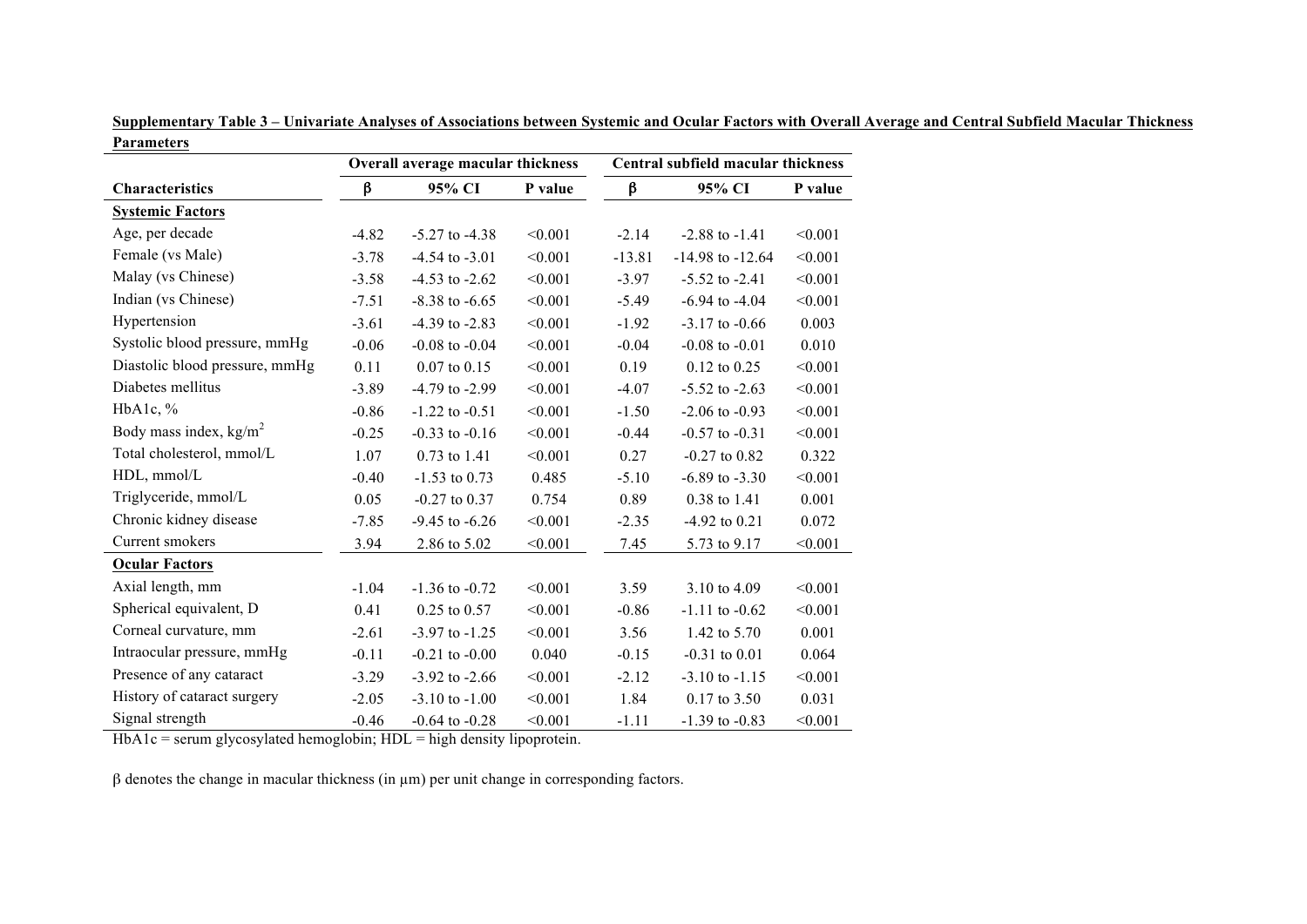|                                |         | <b>Average Inner Macular thickness</b> |         |         | <b>Average Outer Macular thickness</b> |         |
|--------------------------------|---------|----------------------------------------|---------|---------|----------------------------------------|---------|
| <b>Characteristics</b>         | β       | 95% CI                                 | P value | β       | 95% CI                                 | P value |
| <b>Systemic Factors</b>        |         |                                        |         |         |                                        |         |
| Age (per decade)               | $-4.85$ | $-5.41$ to $-4.29$                     | < 0.001 | $-4.85$ | $-5.31$ to $-4.39$                     | < 0.001 |
| Female (vs Male)               | $-8.99$ | $-9.92$ to $-8.07$                     | < 0.001 | $-3.06$ | $-3.86$ to $-2.27$                     | < 0.001 |
| Malay (vs Chinese)             | $-4.67$ | $-5.79$ to $-3.55$                     | < 0.001 | $-3.61$ | $-4.60$ to $-2.62$                     | < 0.001 |
| Indian (vs Chinese)            | $-0.45$ | $-0.62$ to $-0.28$                     | < 0.001 | $-7.83$ | $-8.72$ to $-6.94$                     | < 0.001 |
| Hypertension                   | $-4.67$ | $-5.79$ to $-3.55$                     | < 0.001 | $-3.70$ | $-4.50$ to $-2.89$                     | < 0.001 |
| Systolic blood pressure, mmHg  | $-0.45$ | $-0.62$ to $-0.28$                     | < 0.001 | $-0.06$ | $-0.08$ to $-0.04$                     | < 0.001 |
| Diastolic blood pressure, mmHg | $-1.14$ | $-1.58$ to $-0.70$                     | < 0.001 | 0.10    | $0.06$ to $0.14$                       | < 0.001 |
| Diabetes mellitus              | $-4.67$ | $-5.79$ to $-3.55$                     | < 0.001 | $-3.76$ | $-4.70$ to $-2.83$                     | < 0.001 |
| HbA1c, %                       | $-1.14$ | $-1.58$ to $-0.70$                     | < 0.001 | $-0.76$ | $-1.13$ to $-0.39$                     | < 0.001 |
| Body mass index, $kg/m2$       | 1.06    | 0.64 to 1.48                           | < 0.001 | $-0.24$ | $-0.32$ to $-0.15$                     | < 0.001 |
| Total cholesterol, mmol/L      | 1.06    | $0.64$ to 1.48                         | < 0.001 | 1.13    | 0.78 to 1.48                           | < 0.001 |
| HDL, mmol/L                    | $-2.62$ | $-4.01$ to $-1.22$                     | < 0.001 | $-0.00$ | $-1.17$ to $1.16$                      | 0.994   |
| Triglyceride, mmol/L           | 0.33    | $-0.08$ to 0.73                        | 0.112   | 0.01    | $-0.33$ to 0.34                        | 0.964   |
| Chronic kidney disease         | $-8.33$ | $-10.32$ to $-6.35$                    | < 0.001 | $-8.00$ | $-9.65$ to $-6.35$                     | < 0.001 |
| Current smokers                | 6.49    | 5.15 to 7.83                           | < 0.001 | 3.82    | 2.71 to 4.94                           | < 0.001 |
| <b>Ocular Factors</b>          |         |                                        |         |         |                                        |         |
| Axial length, mm               | $-1.14$ | $-1.58$ to $-0.70$                     | < 0.001 | $-1.76$ | $-2.09$ to $-1.43$                     | < 0.001 |
| Spherical equivalent, D        | 1.06    | 0.64 to 1.48                           | < 0.001 | 0.61    | 0.45 to 0.77                           | < 0.001 |
| Corneal Curvature, mm          | $-1.14$ | $-1.58$ to $-0.70$                     | < 0.001 | $-3.60$ | $-5.00$ to $-2.21$                     | < 0.001 |
| Intraocular pressure, mmHg     | 1.06    | 0.64 to 1.48                           | < 0.001 | $-0.11$ | $-0.21$ to $-0.01$                     | 0.031   |
| Presence of any cataract       | $-4.23$ | $-5.05$ to $-3.42$                     | < 0.001 | $-3.09$ | $-3.73$ to $-2.45$                     | < 0.001 |
| History of cataract surgery    | $-1.04$ | $-2.41$ to 0.33                        | 0.136   | $-2.55$ | $-3.61$ to $-1.49$                     | < 0.001 |
| Signal strength                | $-0.96$ | $-1.19$ to $-0.72$                     | < 0.001 | $-0.46$ | $-0.64$ to $-0.28$                     | < 0.001 |

**Supplementary Table 4 – Univariate Analyses of Associations between Systemic and Ocular Factors with Average Inner & Average Outer Macular Thickness Parameters**

HbA1c = serum glycosylated hemoglobin; HDL = high density lipoprotein.

β denotes the change in macular thickness (in µm) per unit change in corresponding factors.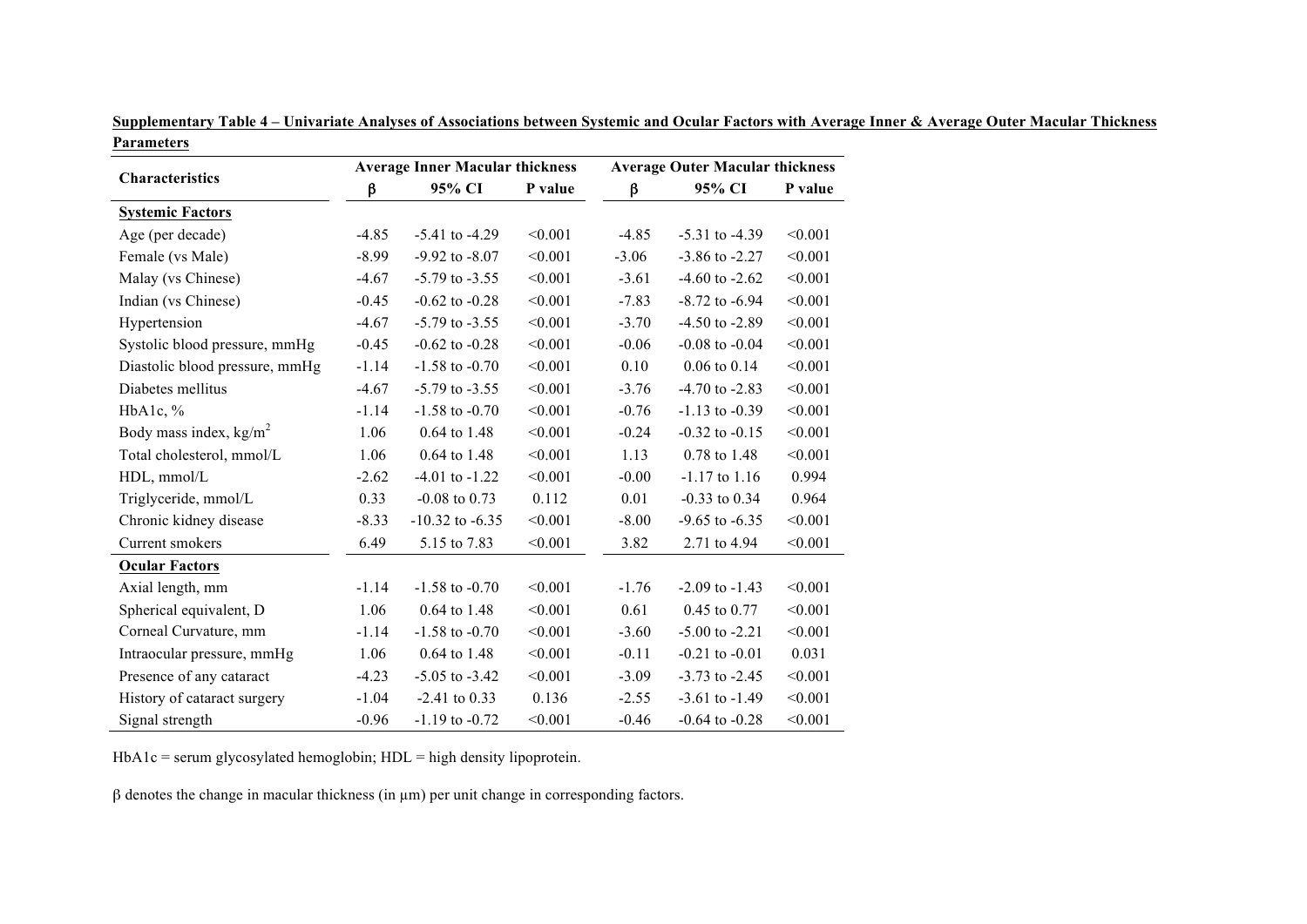| Characteristics             |                |                      | Average inner macular thickness |         | Average outer macular thickness |                      |                    |                |  |  |
|-----------------------------|----------------|----------------------|---------------------------------|---------|---------------------------------|----------------------|--------------------|----------------|--|--|
|                             | β              | Standardised $\beta$ | 95% CI                          | P value | β                               | Standardised $\beta$ | 95% CI             | P value        |  |  |
| <b>Systemic Factors</b>     |                |                      |                                 |         |                                 |                      |                    |                |  |  |
| Age (per decade)            | $-4.30$        | $-0.26$              | $-5.03$ to $-3.56$              | < 0.001 | $-4.52$                         | $-0.33$              | $-5.12$ to $-3.91$ | < 0.001        |  |  |
| Female (vs Male)            | $-10.72$       | $-0.64$              | $-11.84$ to $-9.59$             | < 0.001 | $-5.34$                         | $-0.39$              | $-6.22$ to $-4.47$ | < 0.001        |  |  |
| Malay (vs Chinese)          | $-2.05$        | $-0.12$              | $-3.34$ to $-0.76$              | 0.002   | $-1.99$                         | $-0.14$              | $-3.06$ to $-0.92$ | < 0.001        |  |  |
| Indian (vs Chinese)         | $-5.78$        | $-0.35$              | $-7.01$ to $-4.54$              | < 0.001 | $-6.43$                         | $-0.46$              | $-7.46$ to $-5.41$ | < 0.001        |  |  |
| Hypertension                | 0.04           | 0.00                 | $-0.98$ to $1.07$               | 0.934   | $-0.50$                         | $-0.04$              | $-1.35$ to 0.36    | 0.258          |  |  |
| Diabetes mellitus           | $-1.82$        | $-0.11$              | $-3.02$ to $-0.63$              | 0.003   | $-0.86$                         | $-0.06$              | $-1.85$ to $0.14$  | 0.091          |  |  |
| Body mass index, $kg/m2$    | $-0.02$        | $-0.01$              | $-0.14$ to $0.09$               | 0.719   | $-0.00$                         | $-0.00$              | $-0.10$ to $0.09$  | 0.951          |  |  |
| Total cholesterol, mmol/L   | 0.52           | 0.04                 | $0.10$ to $0.95$                | 0.015   | 0.46                            | 0.04                 | $0.12$ to $0.80$   | 0.008          |  |  |
| HDL, mmol/L                 | 1.31           | 0.03                 | $-0.27$ to 2.89                 | 0.104   | $\blacksquare$                  |                      |                    | $\blacksquare$ |  |  |
| Chronic kidney disease      | $-3.98$        | $-0.24$              | $-6.18$ to $-1.78$              | < 0.001 | $-3.23$                         | $-0.23$              | $-5.07$ to $-1.39$ | 0.001          |  |  |
| Current smoker              | 0.53           | 0.03                 | $-0.88$ to 1.95                 | 0.461   | 0.26                            | 0.02                 | $-0.92$ to 1.44    | 0.669          |  |  |
| <b>Ocular Factors</b>       |                |                      |                                 |         |                                 |                      |                    |                |  |  |
| Axial length, mm            | $-0.75$        | $-0.05$              | $-1.21$ to $-0.29$              | 0.001   | $-3.14$                         | $-0.26$              | $-3.51$ to $-2.77$ | < 0.001        |  |  |
| Corneal curvature, mm       | $-3.63$        | $-0.06$              | $-5.52$ to $-1.75$              | < 0.001 | $-1.16$                         | $-0.02$              | $-2.67$ to 0.35    | 0.132          |  |  |
| Intraocular pressure, mmHg  | $-0.00$        | $-0.00$              | $-0.14$ to $0.13$               | 0.951   | $-0.01$                         | $-0.00$              | $-0.11$ to $0.09$  | 0.817          |  |  |
| Presence of any cataract    | $-1.53$        | $-0.09$              | $-2.40$ to $-0.67$              | 0.001   | $-0.74$                         | $-0.05$              | $-1.41$ to $-0.07$ | 0.030          |  |  |
| History of cataract surgery | $\blacksquare$ |                      |                                 |         | 2.51                            | 0.18                 | $-3.43$ to 8.46    | 0.407          |  |  |
| Signal strength             | $-1.51$        | $-0.09$              | $-1.76$ to $-1.26$              | < 0.001 | $-0.95$                         | $-0.07$              | $-1.13$ to $-0.77$ | < 0.001        |  |  |

**Supplementary Table 5 - Multivariable Analyses of Associations between Systemic and Ocular Factors with Average Inner & Average Outer Macular Thickness Parameters**

 $HDL = high density lipoprotein.$ 

β denotes the change in macular thickness (in µm) per unit change in corresponding factors.